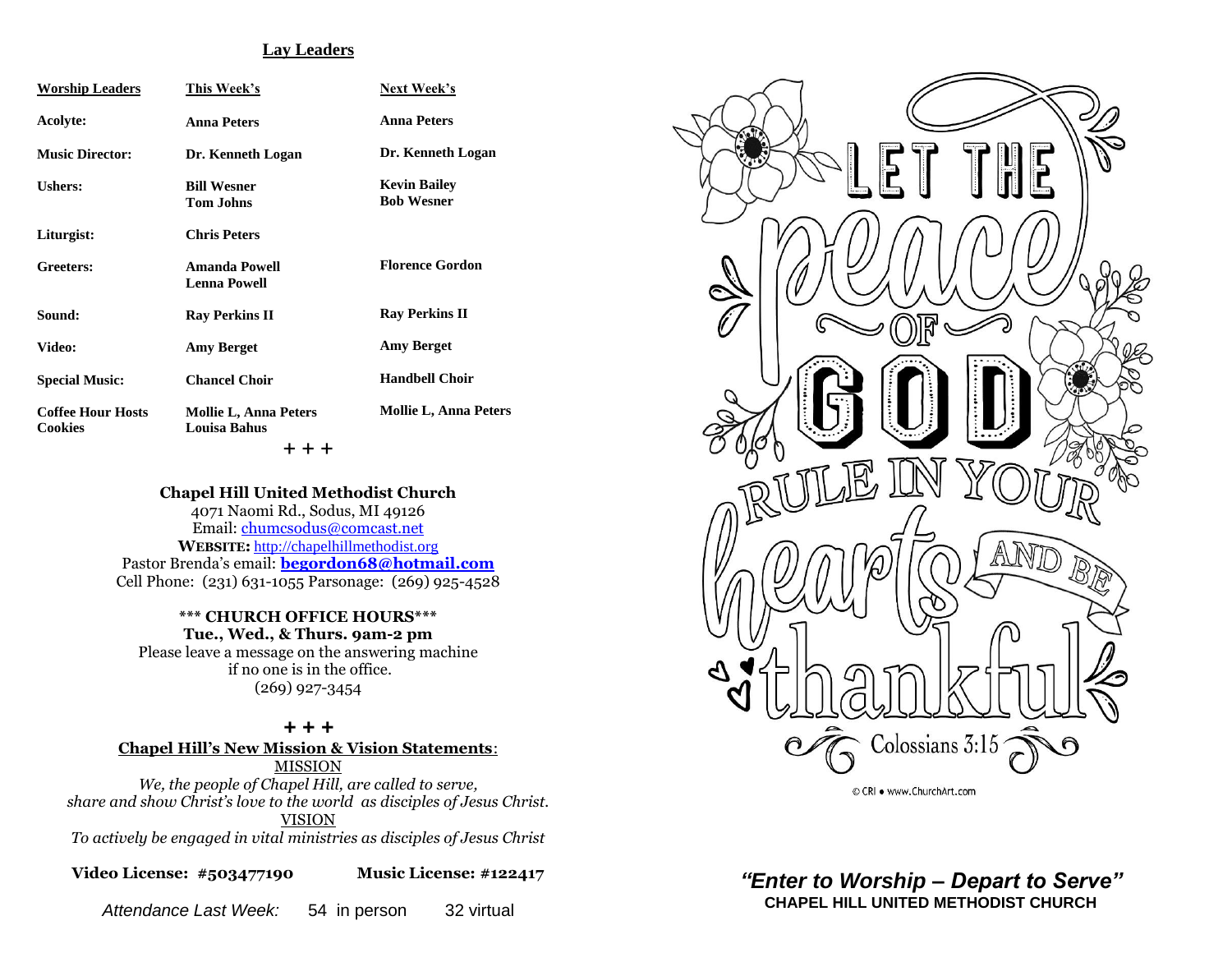## **FAMILY CARES & CONCERNS**

### *WEEKLY PRAYER LIST***:**

Roberta Faher & family on the death of her brother, Dick Ferguson; Doris Moore; Elva & Vern Fisher; Esther Peters; Elliot Keys; Myron & Maudy Williams; Gary & Judy Walter.

### *KEEP IN OUR PRAYERS***:**

Operation Christmas Child; Calvin Prillwitz; Ruth Shuler; Lily Mullen; Robert Dunbar; Jim & Gloria Dibbet; Michelle Dibbet; Louise Grosse; Elizabeth Sapp; Liz Burkhard; Nathan Lambrecht; Betty Arnt; Don & Norma Goldner; Ed McKenzie; Graydon Pope; Beth & Mike DeCoursey; Isaac Weir; Bill Teichman; Delores Rogalski (Wally Bennett's cousin); Charlie Cantrell and Family; Dave & Sharon Henderson; Bonnie Saurbier; Sandy Young; Jean Rakauski; Mary Betz; COVID 19; United States Military and their families; The United Methodist Church; Our Government; victims of violence; individuals and families of those with addictions; people with special needs and those with mental health issues and their families.

### **FOR PRAYER CHAIN REQUESTS: PLEASE CONTACT THE OFFICE DURING OFFICE HOURS, OR PASTOR BRENDA AT THE PARSONAGE.**

**+ + +**

**General Conference Prayer Time** Focus: **Pray that God will show you how the Church can and should be.**

### **Receiving Tithes**

We appreciate your gifts in the offering plate as they are passed, by mail, or online.

## **ANNOUNCEMENTS**

**Let's go to Bethlehem for Christmas**--virtually. Each chapter read in the Bible counts as one mile. Turn in your name and chapters read in designated container at church, or by phone or e-mail at church office. Miles to Bethlehem as of 12/19/21 we have traveled 5296 miles from Sodus. 379 Miles to go to Cairo, Egypt. We are 86% of the way to Bethlehem. Looks like we will be arriving about the time of the Magi. Keep reading.

## STAFF GIFTS

We are accepting donations for gifts for our hard working Staff, which this year will be given at the visit time of the Magi. Please give to Margaret Prillwitz, Tom Johns, Betty Grootendorst, Chris Peters, or Bill Brady.

# *We are so HAPPY you are attending worship service today! Please sign the Friendship Book found in the pews.*

*1 st Sunday after Christmas*

December 26, 2021 All of Us Ministers Pastor Brenda Gordon Personal Prayer Request Pastor Brenda Gordon Welcome and Announcements Chris Peters \*Prelude & Bringing in the Light Kenneth Logan "Joy to the World" Lowell Mason \*Opening Hymn "Joy to the World" UMH 246 Sharing Our Joys and Concerns Pastor Brenda Gordon Prayer The Lord's Prayer In unison Special Music Chancel Choir "Hark, Now, O Shepherds" Morten J Luvaas Scripture Colossians 3:12-17 Chris Peters Hymn "Precious Name" UMH 536 Sermon "Dressed for Discipleship" Pastor Brenda Gordon Tithes & Offering Offertory "Coventry Carol" Kenneth Logan \*Doxology UMH 95 \*Offertory Prayer \*Hymn "Go Tell It On the Mountain" UMH 251 \*Benediction Pastor Brenda Gordon Postlude "As With Gladness Men of Old" Kenneth Logan  $+ + +$ 

\*Please stand if comfortably able.

UMH = UNITED METHODIST HYMNAL (BLUE); TFWS= THE FAITH WE SING (BLACK); **WORSHIP & SONG (ON SCREEN)**; **HFG (Brown) Hymns for the Family of God**